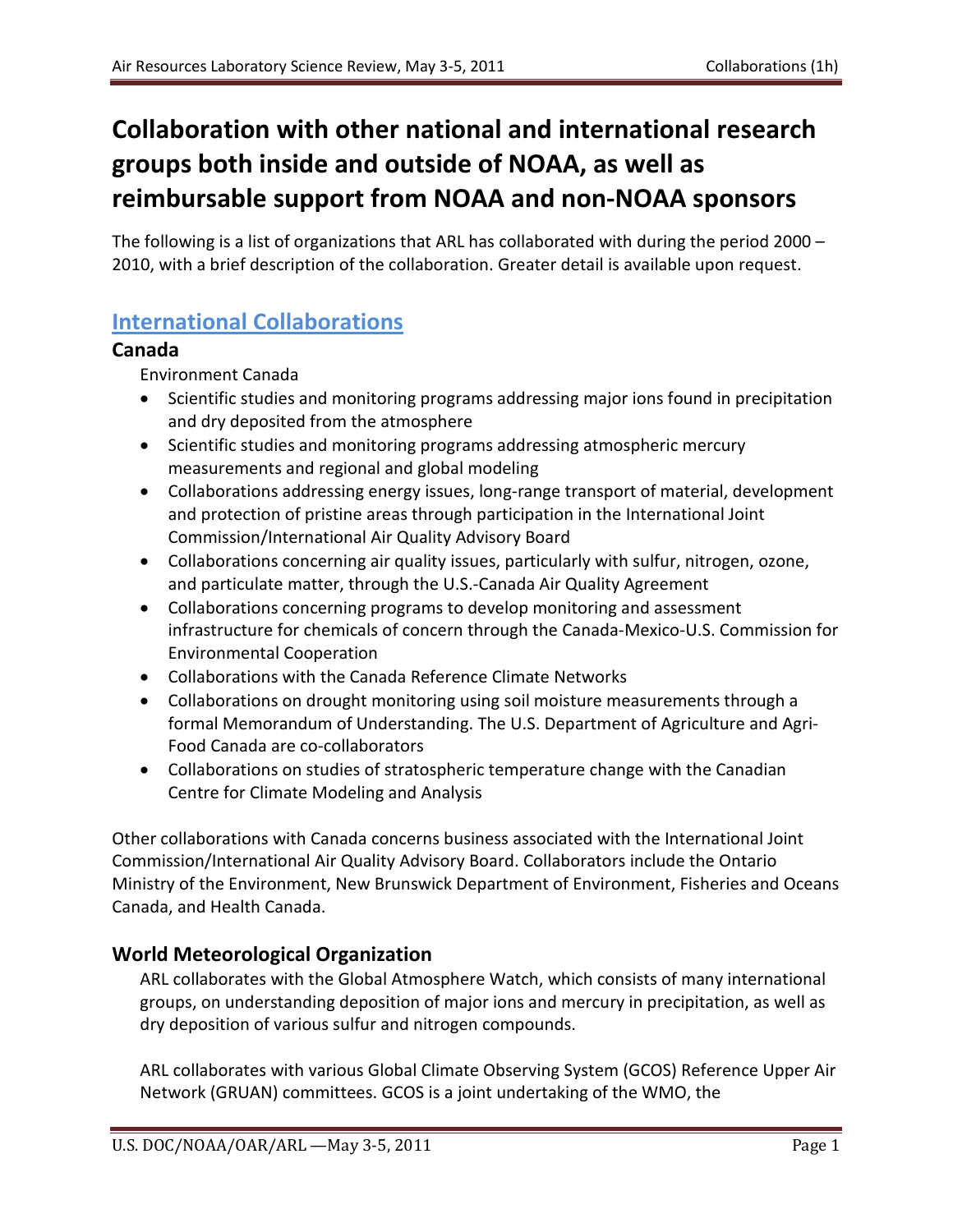Intergovernmental Oceanographic Commission of the United Nations Educational Scientific and Cultural Organization, the United Nations Environment Programme, and the International Council for Science.

#### **Mexico**

ARL has on-going collaborations with the Instituto Nacional de Ecología - INE (part of the federal government of Mexico), involving modeling the atmospheric fate and transport of dioxin with a special version of the ARL HYSPLIT model

#### **Spain**

ARL collaborates closely with the University of Huelva (Spain, near Seville) on various modeling topics such as local arsenic transport and Saharan dust transport

### **United Kingdom**

ARL collaborates on studies of upper-air climate change with United Kingdom Meteorological Office

ARL has collaborative research on stratospheric temperature change with the University of Reading

ARL has collaborated on studies of upper-air and high elevation temperature changes with the University of Portsmouth

#### **Russia**

ARL collaborated on analysis of radiosonde observations for climate research with the All-Russian Research Institute for Hydrometeorological Information

# **National Collaborations**

### **National Oceanic and Atmospheric Administration**

National Weather Service (NWS):

- ARL collaborates with NWS National Center for Environmental Prediction (NCEP) and the NWS Alaska Region regarding the NOAA volcanic ash program.
- ARL's Field Research Division has an ongoing collaboration with the Pocatello, ID Weather Forecast Office (WFO) on sharing local modeling products and observations. The WFO makes extensive use of observations from ARL's 35 tower meteorological network when issuing forecasts, watches, and warnings.
- ARL Collaborates on the design, deployment, and maintenance of the U.S. Regional Climate Reference Network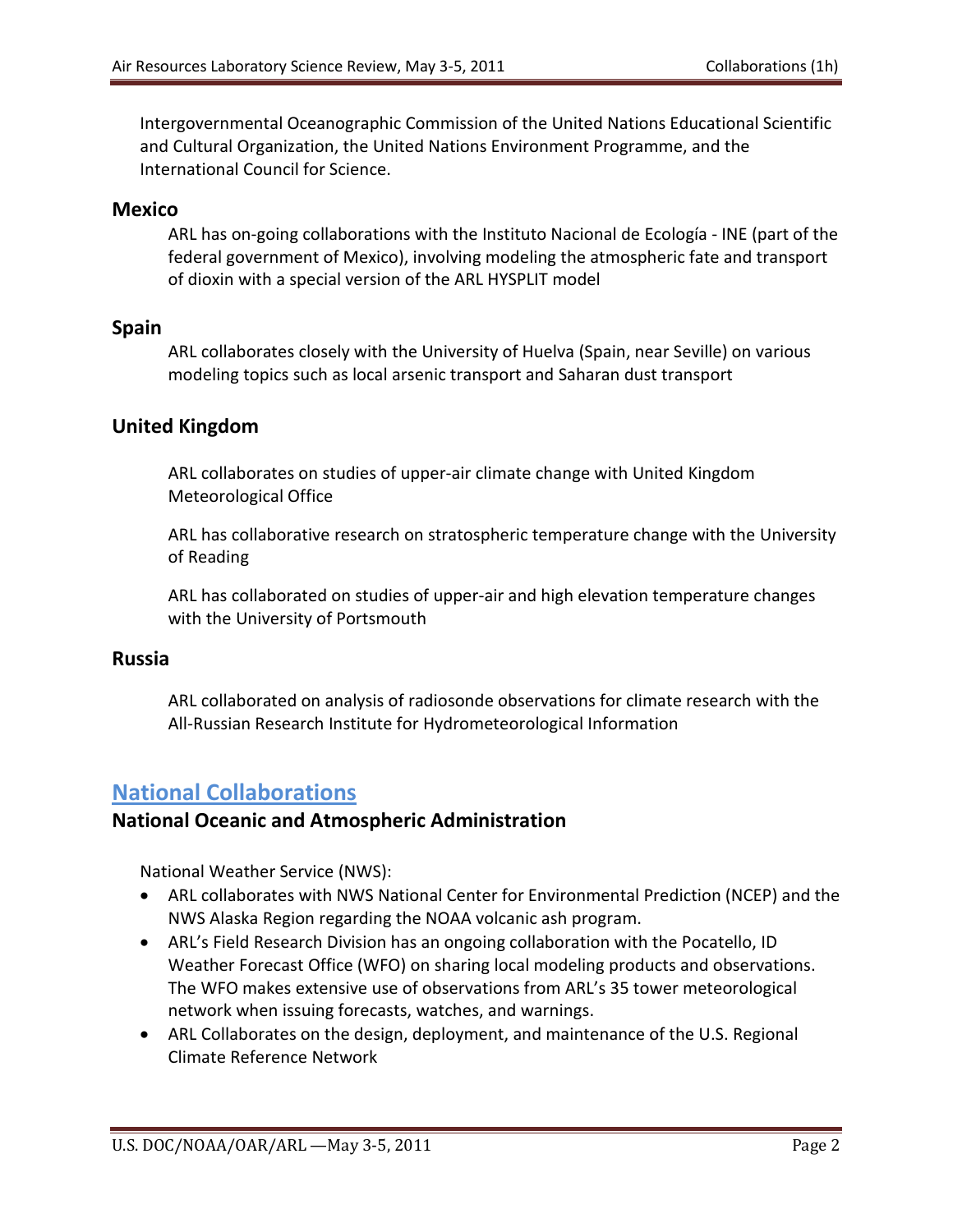• ARL collaborated with NCEP on the verification/validation of the 2-D 5km Real Time Mesoscale Analysis (RTMA) and on evaluation of techniques to predict boundary layer mixing heights for the 3-D RTMA product.

Oceanic and Atmospheric Research:

- ARL collaborated with the Earth System Research Laboratory's (ESRL) Physical Sciences Division and with the Atlantic Oceanographic and Meteorological Laboratory in developing specialized observation systems for measuring turbulence and fluxes in hurricanes.
- ARL collaborates with ESRL and the Department of Energy (DOE) in improving forecasts for renewable energy applications. This includes a planned field study starting in 2011.
- ARL collaborates with ESRL's Global Systems Division (GSD) in evaluating the High Resolution Rapid Refresh model for applications to both dispersion forecasting and renewable energy.
- ARL collaborated with ESRL on research on the representation of planetary boundary layer in models used for tracking atmospheric carbon dioxide.
- ARL worked collaboratively with the Geophysical Fluid Dynamics Laboratory (GFDL) on research on upper-air temperature observations and climate change and on the representation of the planetary boundary layer in climate models.
- ARL collaborates with researchers from ESRL's Global Monitoring Division (GMD) to integrate some of the specialized features of STILT (a HYSPLIT variation developed by Harvard) used for carbon tracking into HYSPLIT.
- ARL collaborated with the GFDL on the wind-blown dust modelling component of the National Air Quality Forecast Capability.
- ARL collaborated with ESRL's GSD and Chemical Sciences Division as part of NOAA's Volcanic Ash Working Group.
- ARL collaborates with ESRL's GMD in hosting a Surface Radiation Network Station at the Desert Rock Weather Observatory located on the DOE's Nevada National Security Site in Southern Nevada.

National Ocean Service:

- ARL collaborates with the Office of Response and Restoration in linking the model ALOHA/CAMEO with HYSPLIT. This future integrated model will be a keystone in NOAA's dispersion models.
- ARL collaborates with the National Centers for Coastal Ocean Science concerning deposition to coastal estuaries of nutrients and mercury in precipitation.

National Environmental Satellite, Data, and Information Service:

- ARL collaborated with the National Climatic Data Center on identifying the planetary boundary layer in radiosonde data and on studies of upper-air temperature trends.
- ARL collaborated with the Center for Satellite Applications and Research on the balloon drift climatology, analysis of uncertainty in comparing satellite and in situ observations, and on changes in cloud cover, as well as collaborations on future volcanic ash products.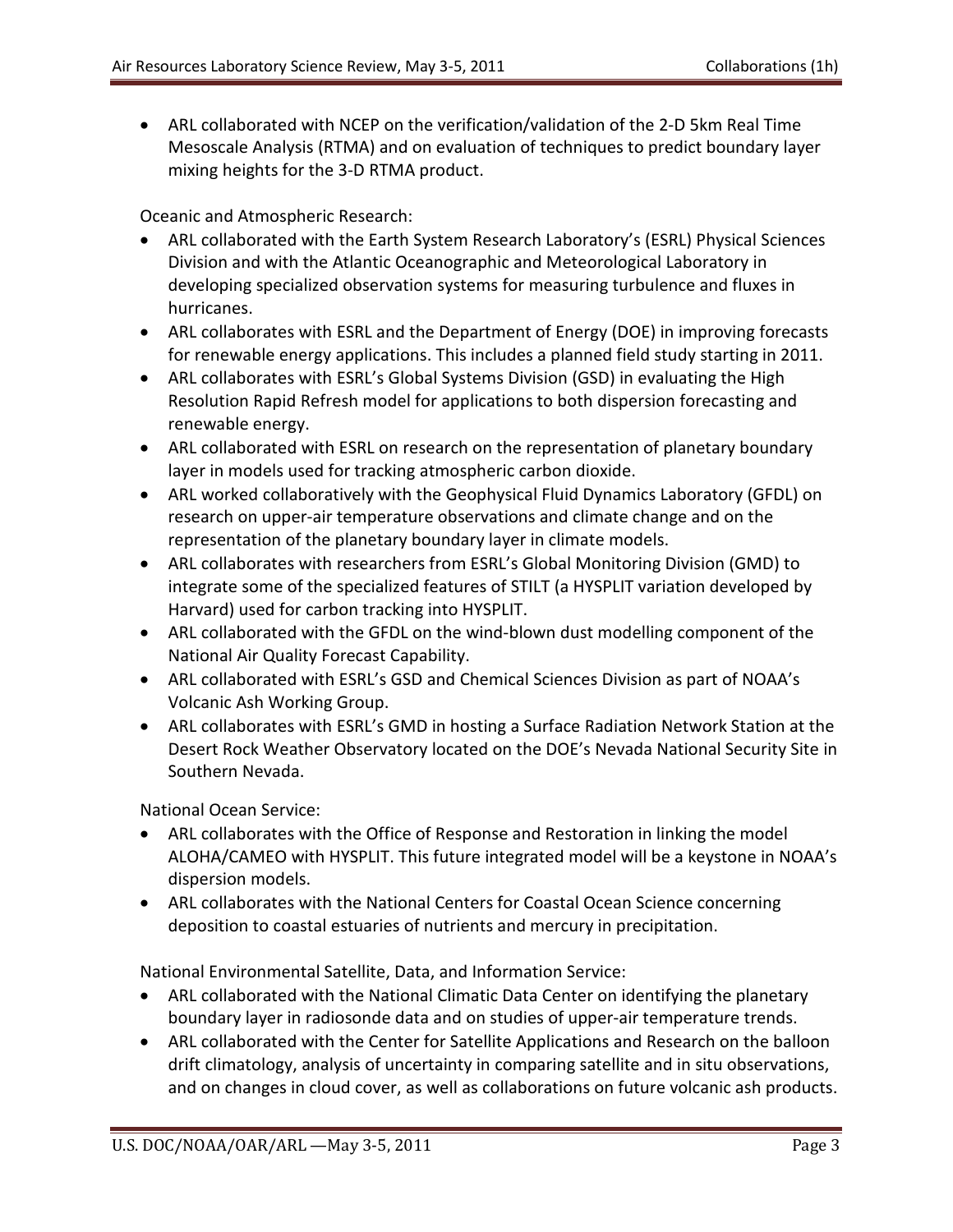- ARL collaborates with the Synoptic Analysis Branch regarding the NOAA volcanic ash program.
- ARL has a collaborative effort with NESDIS to analyze data collected by the University of Tennessee Space Institute to measure spatial variability of surface temperatures around Climate Reference Network stations*.*

### **Other Federal Government**

- ARL has collaborated with the Department of Defense, Department of Homeland Security, DOE, and the Environmental Protection Agency (EPA) in conducting atmospheric tracer studies to improve dispersion modeling in various situations.
- ARL's Field Research Division collaborates with the DOE through a Memorandum of Understanding to provide emergency response support associated with accidental releases of hazardous substances and wildfires, and it operates a meteorological network in collaboration with the DOE Idaho National Laboratory.
- ARL's Special Operations and Research Division (SORD) collaborates with the DOE to provide plume dispersion expertise for consequence management support for the Nevada National Security Site (NNSS) and to operate a meteorological network on the NNSS to examine boundary layer parameters in support of national security experiments and activities.
- ARL's SORD collaborates with the National Park Service (NPS) and the EPA to provide coordination and technical oversight of the Interagency Monitoring of Protected Visual Environments (IMPROVE) Network. SORD also provides expertise on particulate matter and visibility effects to aid in the development and implementation of national air quality policy.
- ARL's Atmospheric Turbulence and Diffusion Division (ATDD) collaborates with the DOE Oak Ridge National Laboratory's Environmental Sciences Division on the collection of data at two forest research sites on the DOE Oak Ridge Reservation.
- ARL collaborates with the Department of Agriculture, the NPS, the EPA, the U.S. Forest Service (USFS), and the U.S. Geological Survey (USGS) in the National Atmospheric Deposition Program, concerning the concentration and deposition of major ions and mercury in precipitation, as well as speciated mercury in air.
- ARL collaborated with the USFS on inclusion of the HYSPLIT interface as part of their Vegetation Smoke modelling system.
- ARL has a new collaborative effort with the Cooperative Program for Operational Meteorology, Education, and Training program to update the HYSPLIT training materials and examples designed to support the forecasters at the WFOs.
- ARL collaborates with the University of Hawaii, the NPS, and the USGS in response to increased  $SO<sub>2</sub>$  emissions (2000 T/day) following the opening of a new vent on Kilauea in 2008. An operational HYSPLIT plume forecast product has been developed to track  $SO<sub>2</sub>$ and  $SO_4$ <sup>=</sup> emissions.
- ARL collaborates with the USGS, the Federal Aviation Administration, the Air Force, the National Aeronautics and Space Administration, and the Smithsonian Institution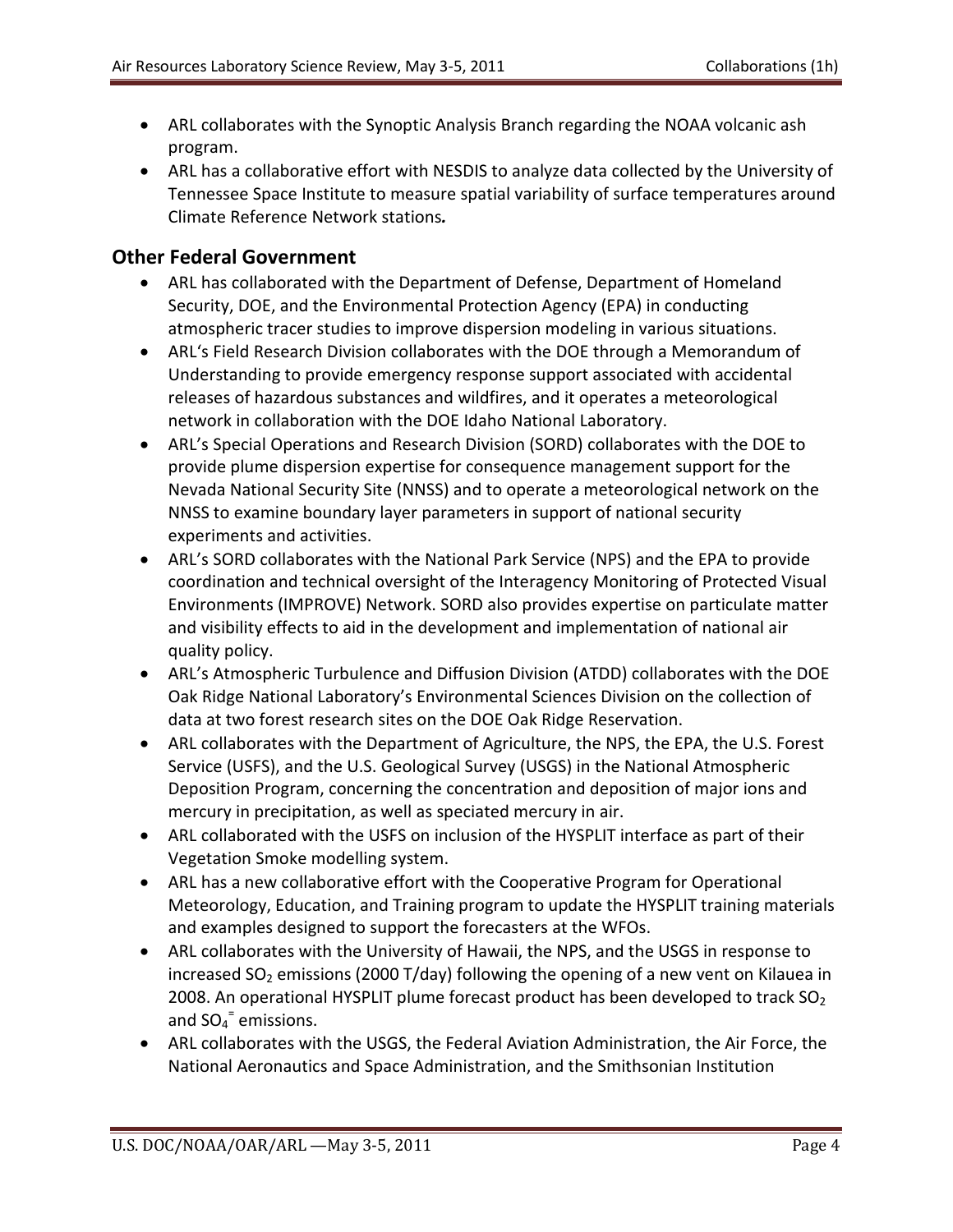concerning the National Volcanic Ash Operations Plan for Aviation and Support of the ICAO International Airways Volcano Watch.

- ARL has been collaborating with the NASA Soil Moisture Active Passive (SMAP) mission in the algorithm development and calibration/validation of remote sensing soil moisture products. SMAP satellite project is due for launch in 2014. Discussions are ongoing for potential field campaigns in 2012/2015.
- ARL's ATDD has established long-term flux tower networks for measurements of energy, water, and carbon fluxes in the key land-vegetation regions in the U.S. Products of Normalized Difference Vegetation Index from radiation measurements from the flux towers have been useful in validating NASA Moderate Resolution Imaging Spectroradiometer products in support of biogeochemical and ecological data and model efforts.
- Meetings were held with the Pentagon Force Protection Agency (PFPA) to discuss the use of DCNet data to support the PFPA mission.
- The Defense Intelligence Agency (DIA) meetings have been held to discuss the installation of a DCNet instrument suite at DIA Headquarters to improve DIA's site protection capabilities.
- The DOE Forrestal Headquarters Building Collaborations with staff from this DOE facility have been particularly important in producing extensive studies of the turbulent wind flow within the first 200 meters above the rooftops of downtown District of Columbia

### **Non-Governmental Organizations**

- ARL has collaborations with the Canaan Valley Institute for the monitoring of wet and dry depositions of major ions, acidity, and mercury. Canaan Valley Institute also hosts a Climate Reference Network station, and a GEWEX tower.
- ARL is collaborating with Harvard University and Aurora Flight Sciences in research linking ARL's Best Atmospheric Turbulence (BAT) probe and expertise in airborne turbulence measurement with the Harvard group's innovative cavity-oscillation spectrometer capable of high-sample-rate measurement of methane,  $CO<sub>2</sub>$ , H<sub>2</sub>O and their isotopologues. The collaboration will provide airborne flux data for greenhouse gases in the Arctic.
- ARL is collaborating with Duke Energy, Inc. to develop improved forecast capabilities for wind turbine hub height winds at Duke Wind farm facilities.
- ARL is collaborating with Catch The Wind, Inc. to conduct collaborative research and development on the capabilities of their laser anemometer measurement systems.

### **State and Local Government**

ARL collaborates with the following state and local governments

- State of Maryland concerning atmospheric mercury research and development of surrogate surface samplers for mercury concentrations and deposition
- State of Texas concerning photochemical modeling
- State of Pennsylvania for mercury speciation monitoring at Allegheny Portage, PA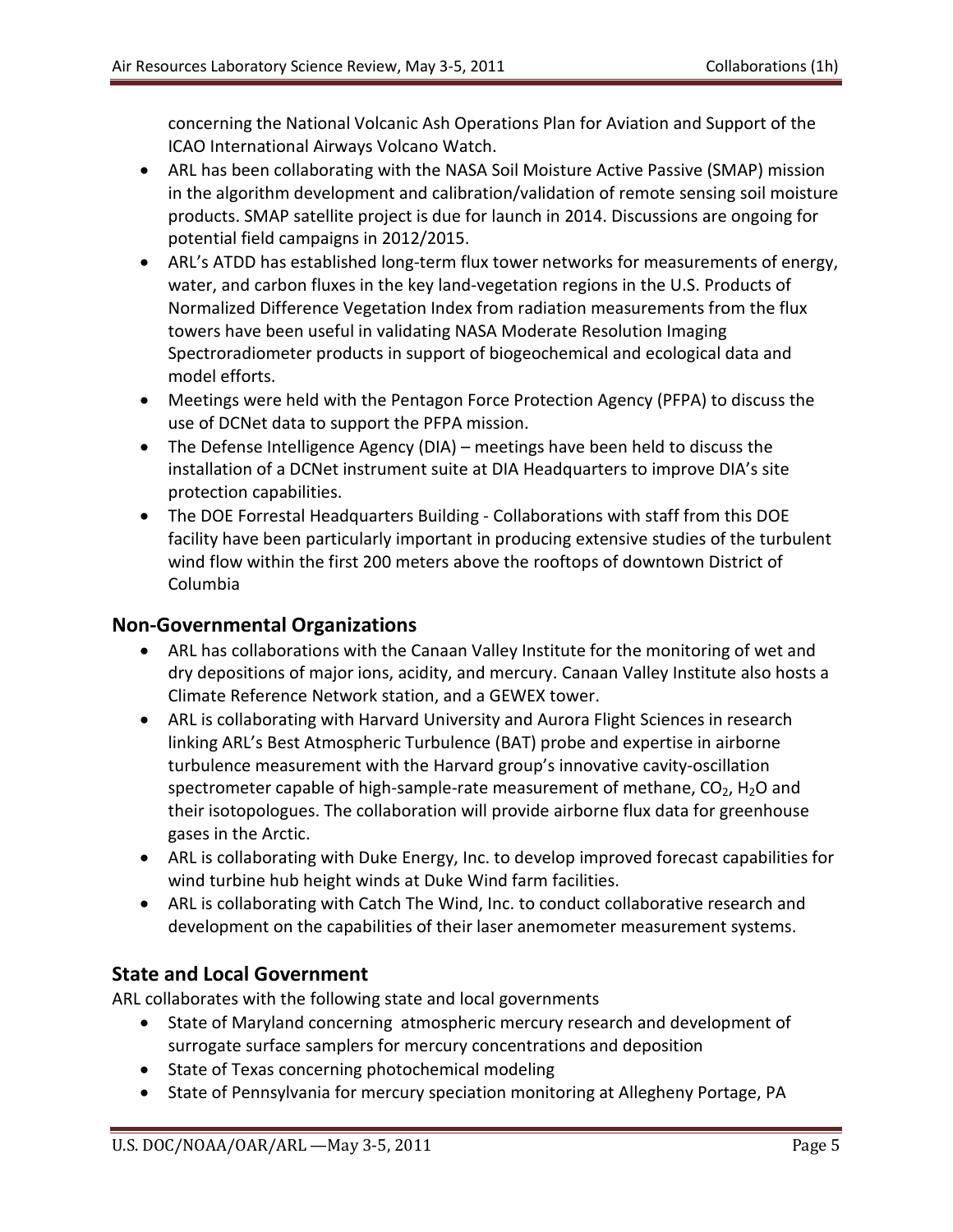- State of Tennessee Forestry Division and Air Quality Division use ATDD Raman observations
- District of Columbia Sports and Entertainment Commission A 2009 planetary boundary layer intensive study was conducted at RFK Stadium
- The District of Columbia Homeland Security and Emergency Response Agency in locating DCNet instrument suites in particular locations around the District

### **Tribes**

Cherokee Indian Nation – Smoky Mountain air quality

#### **Universities**

University of Alabama – Collaborated in establishing a program of airborne environmental research involving remote sensing and in-situ sampling of air-surface exchange using the BAT probe and collaboration on upper-air temperature changes

Harvard University – Collaborating with Harvard University and Aurora Flight Sciences in research linking the BAT probe and expertise in airborne turbulence measurement with the Harvard group's innovative cavity-oscillation spectrometer capable of high-sample-rate measurement of methane,  $CO<sub>2</sub>$ , H<sub>2</sub>O and their isotopologues

Southern Methodist University – Collaborating in data collection for experiments in infrasound. University of Maryland – Atmospheric chemistry and meteorology, various projects

Pennsylvania State University - Atmospheric chemistry and deposition

University of Delaware – Precipitation chemistry and nutrient deposition to coastal areas University of Illinois – Precipitation chemistry and nutrient deposition; regional climate studies University of Virginia – Nitrogen in the environment

Cornell University – Precipitation chemistry and nutrient deposition; coastal eutrophication University of Houston – Photochemical modeling in Texas

National Center for Atmospheric Research – Collaboration on analysis of the tropopause, stratospheric temperature trends, and tropical belt expansion, and on the representation of the planetary boundary layer in climate models

University Corporation for Atmospheric Research – Air quality forecasting programs University of California, Berkeley/Lawrence Livermore National Lab – Collaboration on trends in the tropical temperature profile

University of Washington - Collaboration on upper-air temperature trends

University of Utah – Collaborative research on the expansion of the tropical belt

CalTech/Jet Propulsion Lab – Collaboration on the use of GPS radio occultation observations to study the planetary boundary layer and tropopause region

University of Alaska – Volcanic ash

University of Tennessee Space Institute – Collaborative effort to measure spatial variability of surface temperatures around Climate Reference Network stations

West Virginia University – Education outreach programs and study project with the WVU Environmental Research Center

University of Tennessee – Air quality and dispersion field projects with a focus on East Tennessee Air Quality